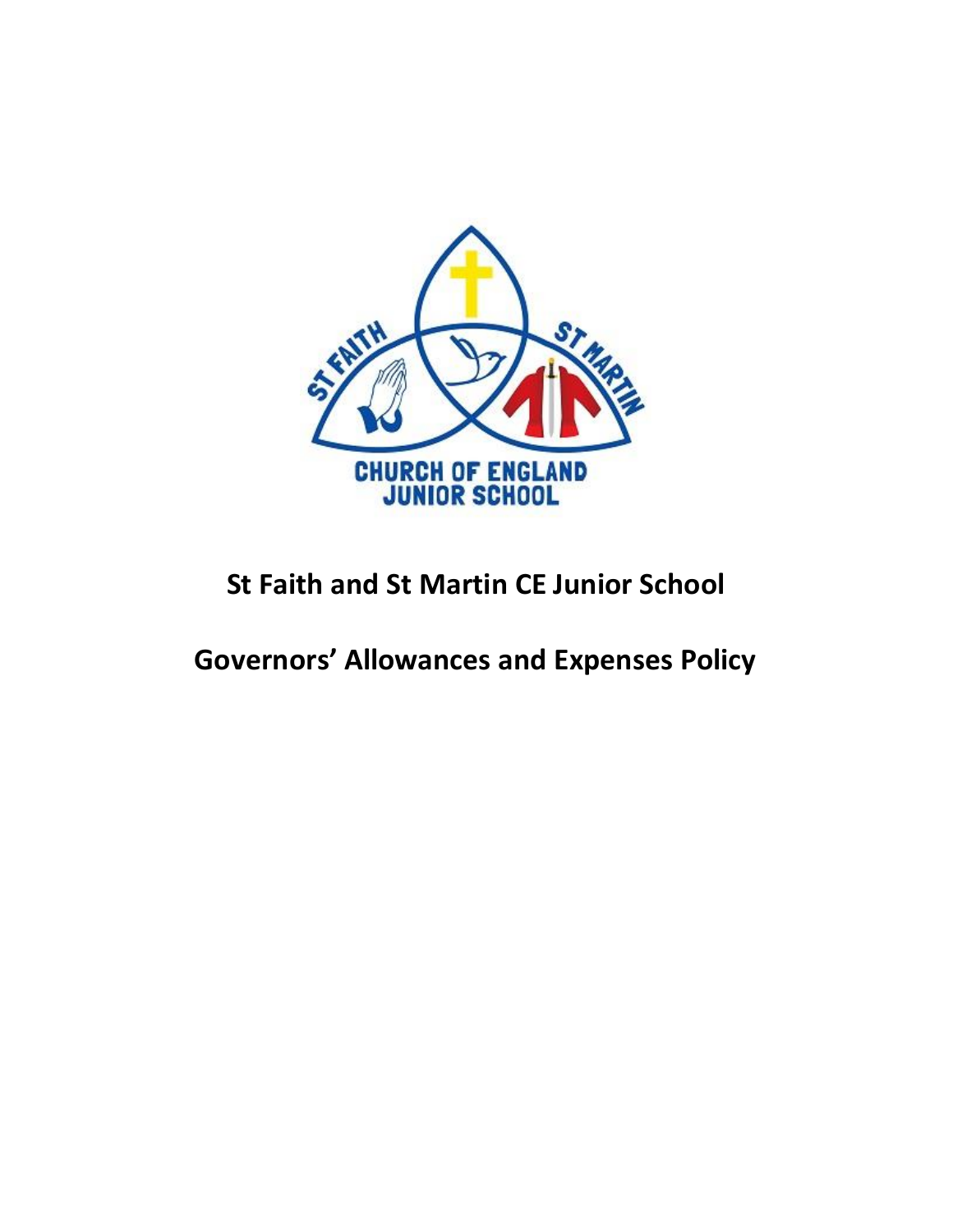

## **St Faith and St Martin CE Junior School**

## **Governors' Allowances and Expenses Policy**

## **1. Policy Statement**

St Faith and St Martin Church of England Junior School recognises that the Governing Body plays a key role in the success of the school and individual Governors should not be deterred from playing their full part because of incidental costs.

The scope of this policy is to ensure that Governors are aware of their requirements regarding reimbursement of expenses incurred in the performance of their duties for the benefit of the school.

This policy applies to all members of the school's Governing Body.

St Faith and St Martin Church of England Junior School seek to implement this policy through adherence to the procedures set out in the rest of this document.

This document is available on request from the school office.

This policy is reviewed annually by the Headteacher and the Chair of Governors, or as events or legislation change requires. The next scheduled date for Review is March 2020.

## **2. Conditions of Reimbursement**

It is illegal for governors to receive any remuneration for their work, other than payment of all reasonable out of pocket travel, accommodation or other expenses legitimately incurred by them in connection with their attendance at meetings acting in the capacity of governor of the school.

St Faith and St Martin Church of England Junior School will reimburse the following expenses:

- *Car mileage allowance (at Inland Revenue Authorised Mileage Rate currently 45p per mile)*
- *Motorcycle allowance (at Inland Revenue Authorised Mileage Rate currently 24p per mile)*
- *Public Transport Costs (actual cost incurred)*
- *Bicycle allowance (at Inland Revenue Authorised Rate)*
- *Meals (reasonable and necessary costs incurred)*
- *Childcare or care for a dependent (actual cost incurred)*
- *Support for Governors with special educational needs (e.g. audio equipment) (actual cost incurred)*
- *Telephone Calls, copying, stationery etc (actual cost incurred)*

Third party payments should be dealt with as far as possible directly by the school. Where it is not reasonably possible for such payments to be made directly, individuals are permitted to make payment themselves and submit a claim for reimbursement.

#### **3. Meal Allowance**

When a Governor is away on company business but not staying away from home, they can claim the reasonable excess over what they would normally spend. This includes breakfast, lunch and an evening meal.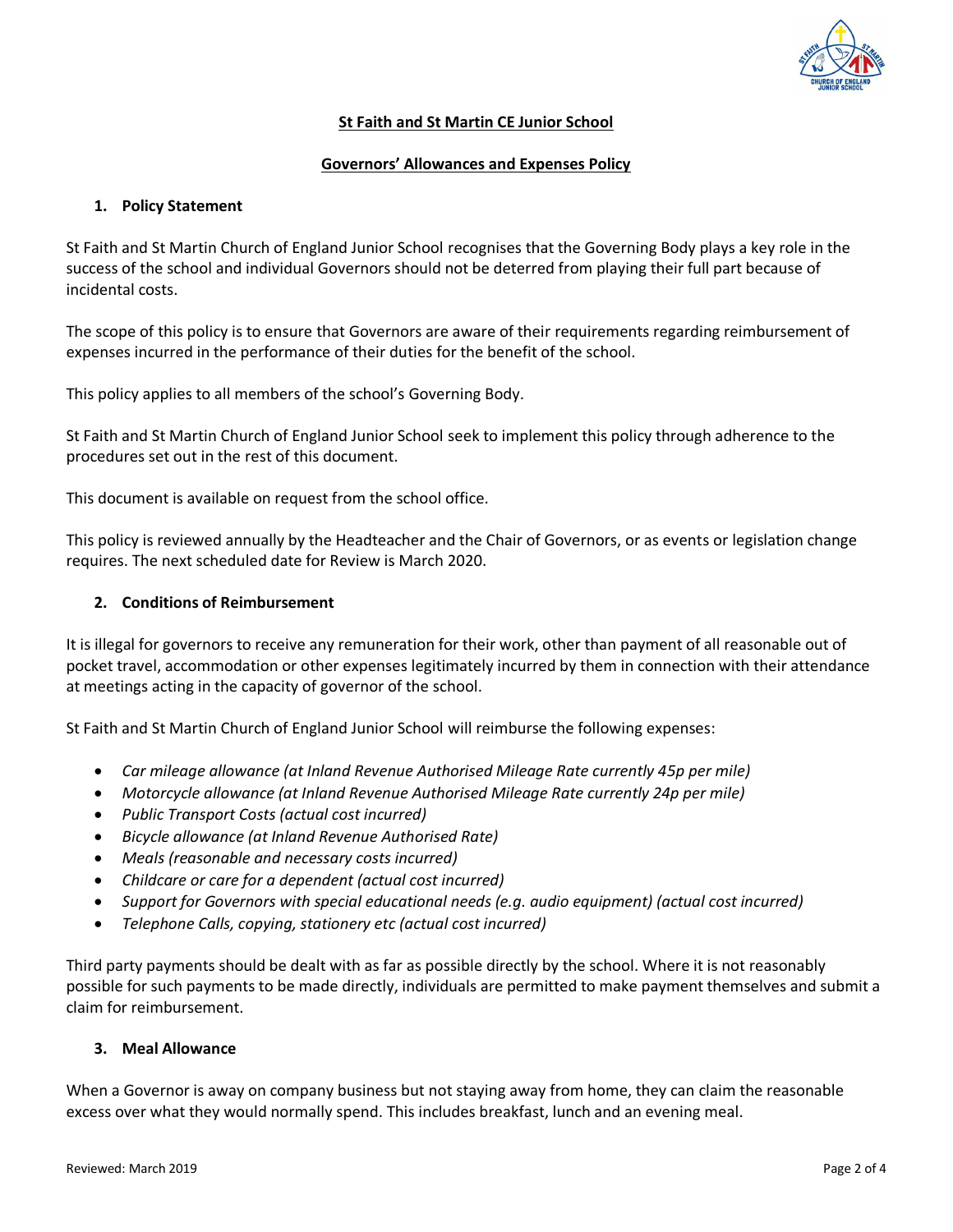

For breakfast, the journey must have commenced prior to 6am.

No alcoholic drinks should be claimed.

## **4. Travel Claims**

Governors required to travel in the course of their work should always endeavor to ensure best value for money, e.g. timed trains, cheap day returns, booking single tickets where these are more cost effective and booking in advance to obtain the best possible price.

#### **5. Business Journeys By Car**

Governors may use their own private vehicle for journeys subject to the following conditions:

- *The vehicle must be roadworthy*
- *The vehicle is insured for business travel*

The school will reimburse 45p per mile. This must be claimed on the normal expenses claim form where the destination and mileage of the journey must be clearly detailed.

Where a Governor transports another Governor in their own vehicle for business purposes, the school will pay an extra 5p per business mile per passenger where the journey is also a business journey for those passengers.

#### **6. Conditions of a Claim**

Expenses incurred by a Governor will be reimbursed by the school as long as the following conditions are met:

- *The claimant must be a registered Governor of the school.*
- *The outlay is wholly a business expense and is required to allow performance of the Governor's duties.*
- *A receipt and record of journeys is retained and submitted with the expense claim.*
- *The claim is made within three months from when the expense was incurred.*
- *The claim is approved and authorised by the Chair of Governors and Headteacher.*

Only actual costs incurred will be reimbursed. No round figure estimates will be accepted.

The Chair of Governors will monitor, evaluate and review these payments annually.

## **7. Processing of an Expense Claim**

All expense claims must be made using the school's official Reimbursement of Governor's Expenses claim form. An expenses claim form is available from the School Business Manager.

This covers all cash and personal debit/credit card payments made by the Governor. A receipt must be attached to the form for all allowable expenses.

The expenses claim form must be authorised by the Chair of Governors and Headteacher who must ensure that:

*Each claim is an allowable business expense incurred on behalf of the school.*